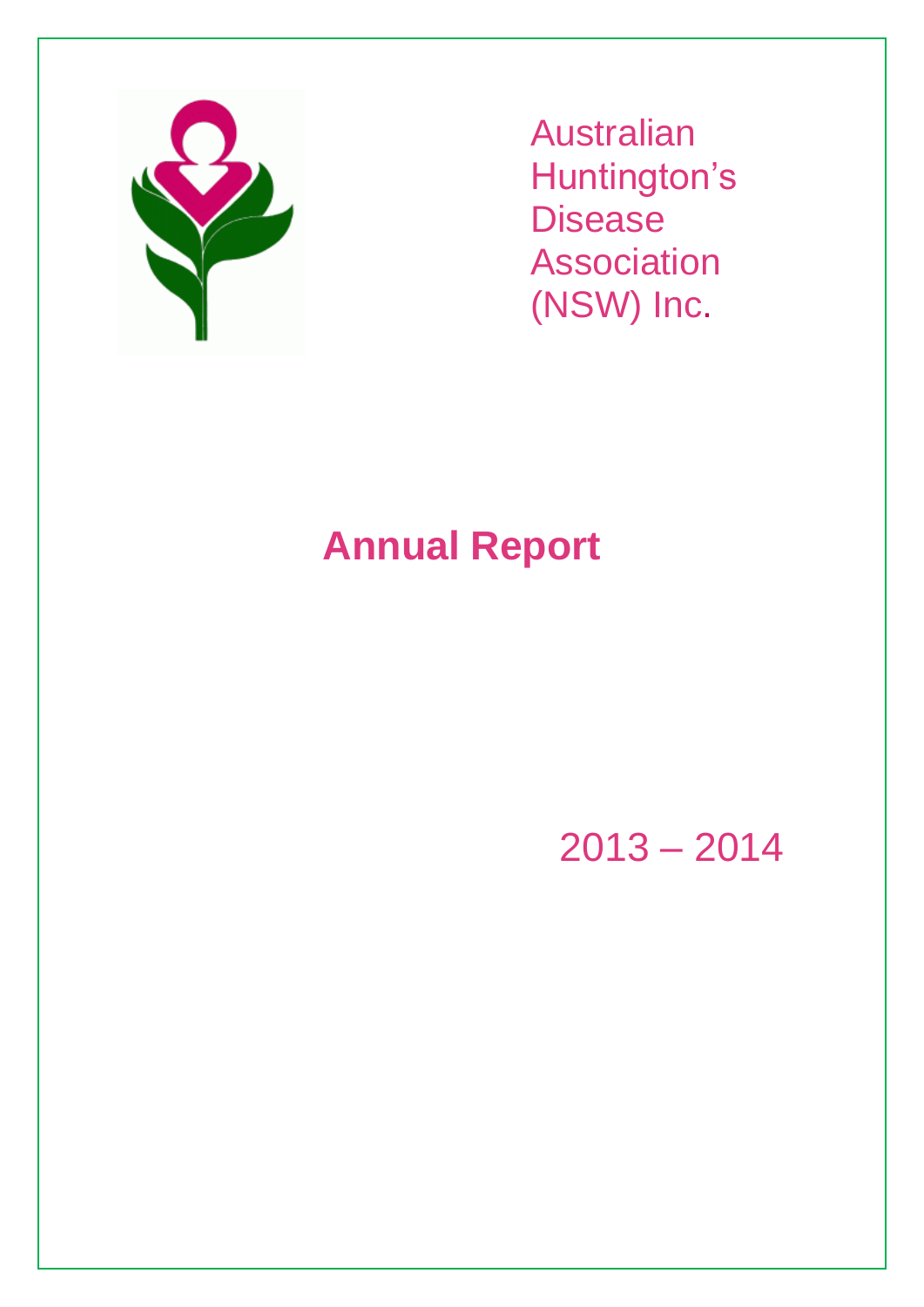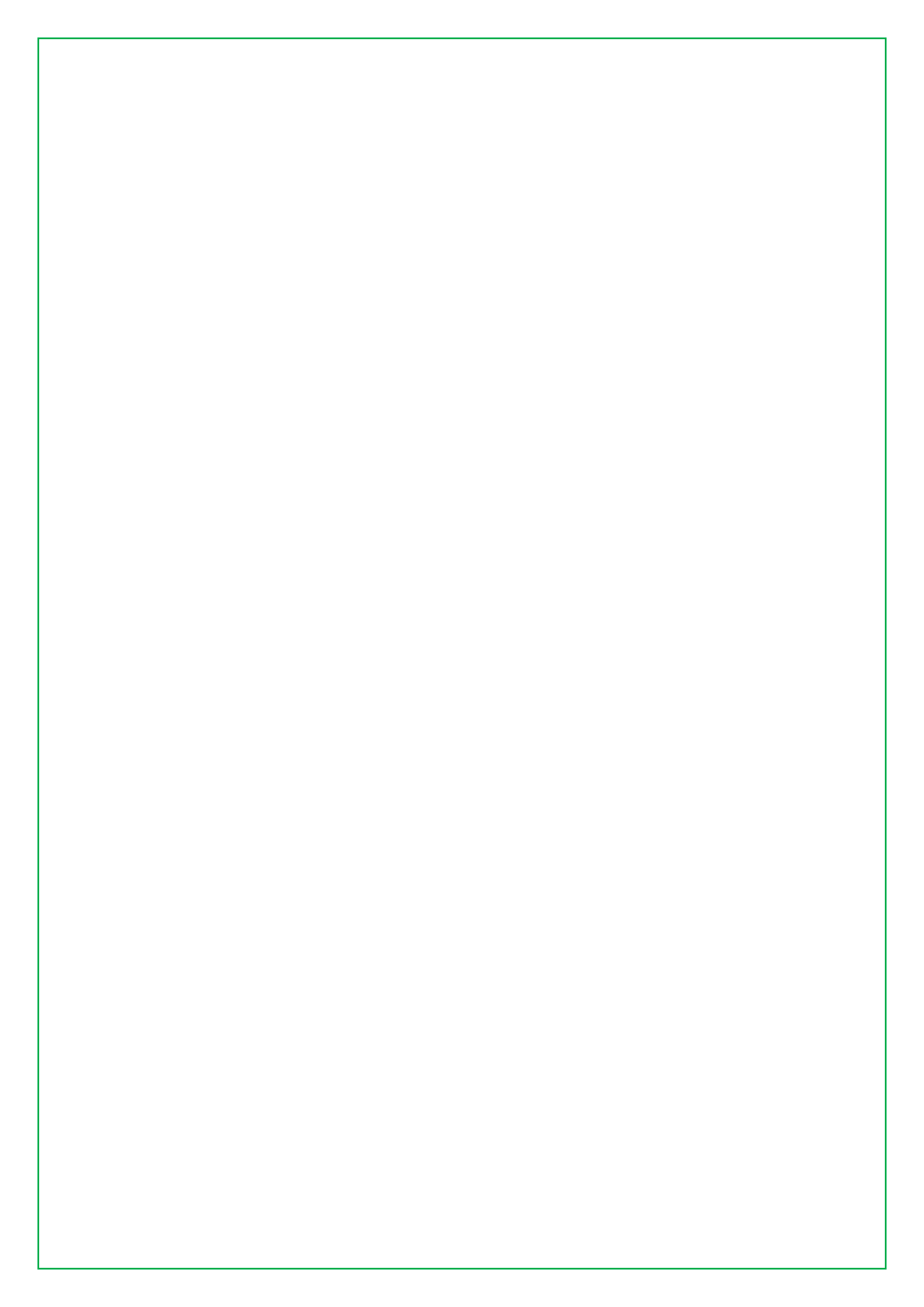# **Australian Huntington's Disease Association (NSW) Inc**

## **Trading as Huntington's NSW**

| Registered Office:        | 21 Chatham Road, West Ryde NSW 2114 Australia<br>Telephone: 02 9874 9777<br>Telephone (International): + 61 2 9874 9777<br>Facsimile: 02 9874 9177<br>Facsimile (International): + 61 2 9874 9177<br>Email: info@huntingtonsnsw.org.au<br>Website: www.huntingtonsnsw.org.au |  |  |  |  |
|---------------------------|------------------------------------------------------------------------------------------------------------------------------------------------------------------------------------------------------------------------------------------------------------------------------|--|--|--|--|
| Postal Address:           | Post Office Box 178, West Ryde NSW 1685 Australia                                                                                                                                                                                                                            |  |  |  |  |
| Bankers:                  | Commonwealth Bank of Australia, Sydney NSW<br>St George Bank Limited, Kogarah NSW                                                                                                                                                                                            |  |  |  |  |
| Auditor:                  | <b>Thomas GLC Chartered Accountants</b><br>PO Box 1563 Hornsby NSW 1635                                                                                                                                                                                                      |  |  |  |  |
| <b>Other Information:</b> | Australian Business Number (ABN) 54 571 730 306                                                                                                                                                                                                                              |  |  |  |  |
|                           | Endorsed as a deductible gift recipient and income tax<br>exempt charitable entity; registered for GST                                                                                                                                                                       |  |  |  |  |
|                           | Incorporated in NSW, 1993 Registered No. Y16575-09                                                                                                                                                                                                                           |  |  |  |  |
|                           | Authority to Fundraise in NSW Number CFN13153                                                                                                                                                                                                                                |  |  |  |  |
|                           | Licence for Conducting Charitable Collections in the<br><b>ACT Number 19000322</b>                                                                                                                                                                                           |  |  |  |  |
| <b>Public Officer:</b>    | Robyn Kapp OAM                                                                                                                                                                                                                                                               |  |  |  |  |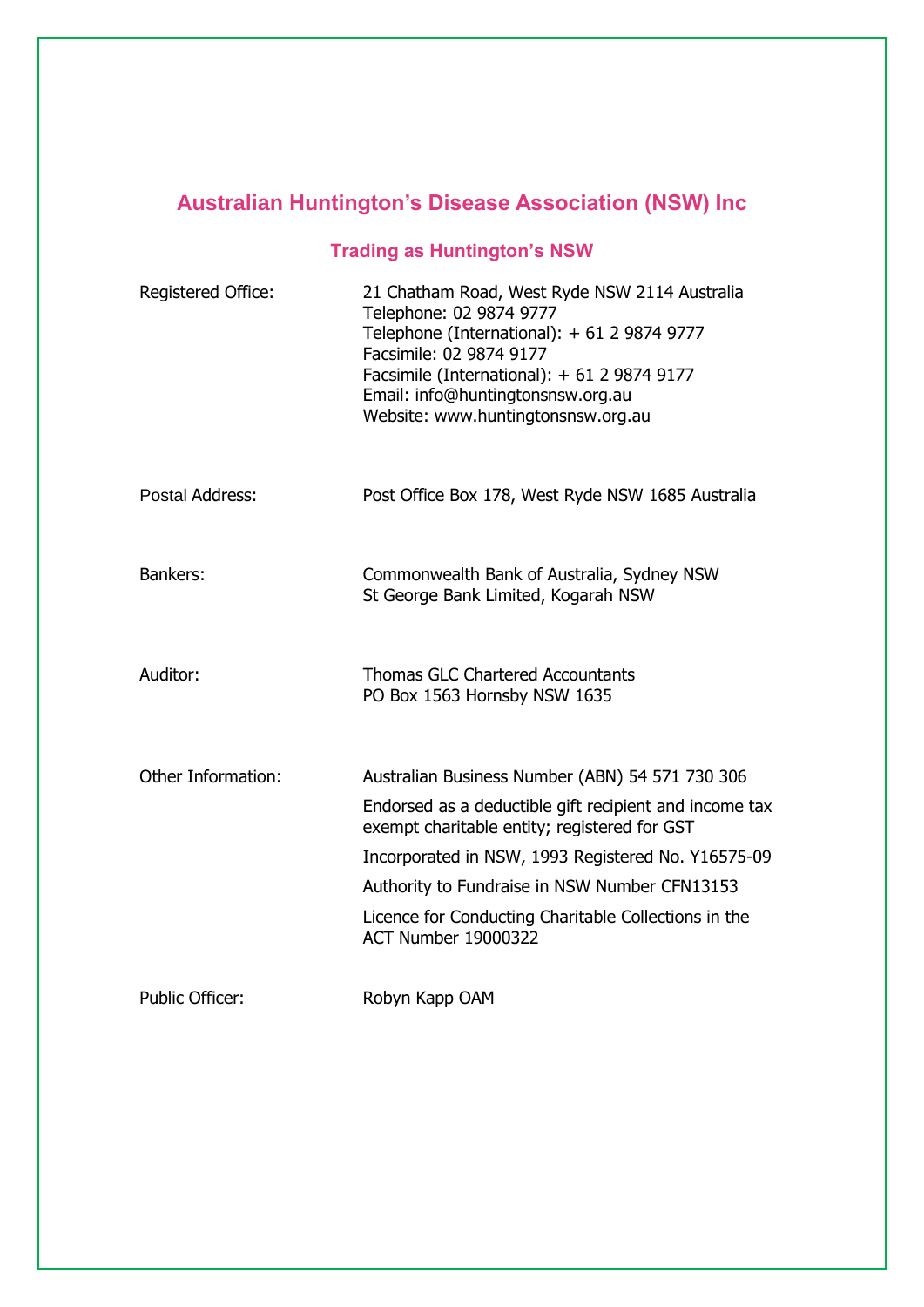## **Board Members**

The board members of the Association who held a position during the financial year 2013/2014 were:

Secretary: Don Ayres Treasurer: Richard Bobbitt Board members: Jenny Coutts

President: Brian Rumbold Vice President: Deborah Cockrell Amanda Dickey

## **Association Staff**

The members of staff employed by the Association during the 2013/2014 financial year were:

Executive Officer: Robyn Kapp OAM Family Support Worker: Mark Bevan Assistant

Administration Officer: Margaret Lind (commenced 4<sup>th</sup> February 2014) Administrative & Activities Shu Yue (Lily) Ma (resigned 23<sup>rd</sup> December 2013)

Activities Assistant: Karen Bevan (commenced 28<sup>th</sup> January 2014)

## **Our Mission**

The energies and resources of the Association are directed towards satisfying the needs of people with or at risk for Huntington's Disease and their families in NSW and the ACT by providing and/or facilitating delivery of a range of quality services.

## **Our Philosophy**

The philosophy underlying all our services encompasses the principle that people with Huntington's Disease and their families are individuals with equal value to all other members of Australian society, with the right to treatment and care by knowledgeable professionals and care givers, the right to appropriate support services and the right to have the best quality of life possible.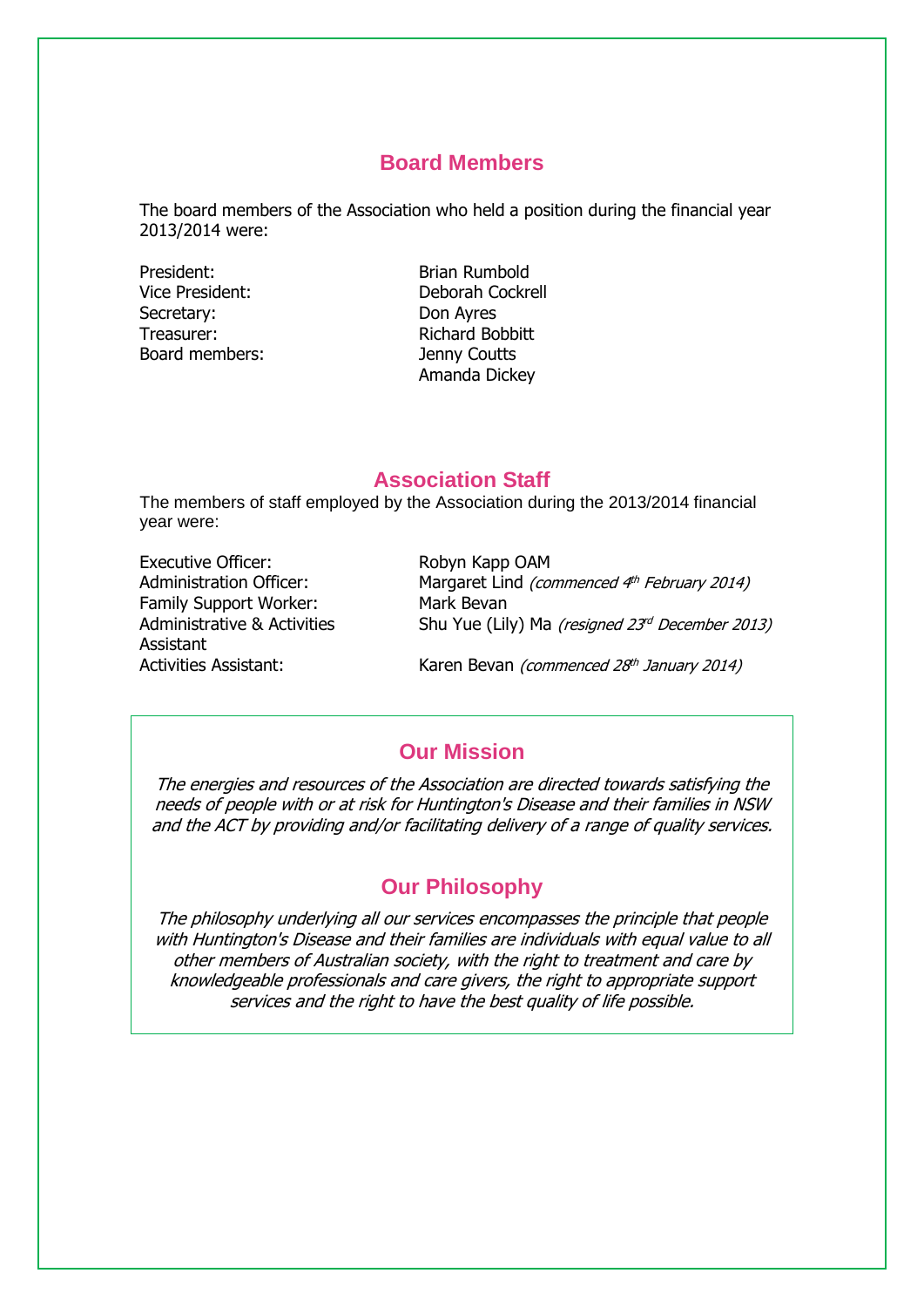## **From the President**

The past year presented itself needing some hard work without necessarily seeing substantial rewards at the end. It was, in fact, a year of long term planning.

In April the Board held a strategic planning day to develop the framework of a plan which will be completed in 2014/2015. The framework for our future development focusses on four main areas:

- Education and Information Providing information and education for the Huntington community and health professionals through both distribution media (phone, mail, web, email) and group events (such as workshops and seminars).
- Family Support Visiting HD families, especially in regional and rural areas, to provide information and support at a personal level; sponsoring or organising carer and family support groups and youth programs.
- Events and Activities Organising and facilitating community events and activities such as: family days, lunch and social clubs, holiday camps.
- Advocacy Challenging the current state of affairs with an informed critique, and promoting well researched and intelligent solutions aimed at addressing needs and improving the HD community's wellbeing.

As different opportunities arise, we will be able to use our plan to guide us as we turn ideas and proposals into activities and programs.

Of course, to turn our plans into actions we need more consistent funding. We have recognised that we need a more strategic approach to funding Huntington's NSW, which means thinking more broadly about funding in general by

- Securing our current grants in the medium term
- Finding new sources for grants
- Having a more systematic approach to fundraising.

In the last year we have focused on developing our approach to fundraising and I believe we are beginning to see the fruits of this planning now and we look forward to building on it throughout the current year.

On behalf of the Board, I would like to thank all who have generously supported the Association throughout the year. I also want to thank the members of the Board for their involvement and contributions over the last year, and our staff for their commitment and hard work. We look forward to continuing to serve the Huntington's community in the year ahead.

Brian Rumbold President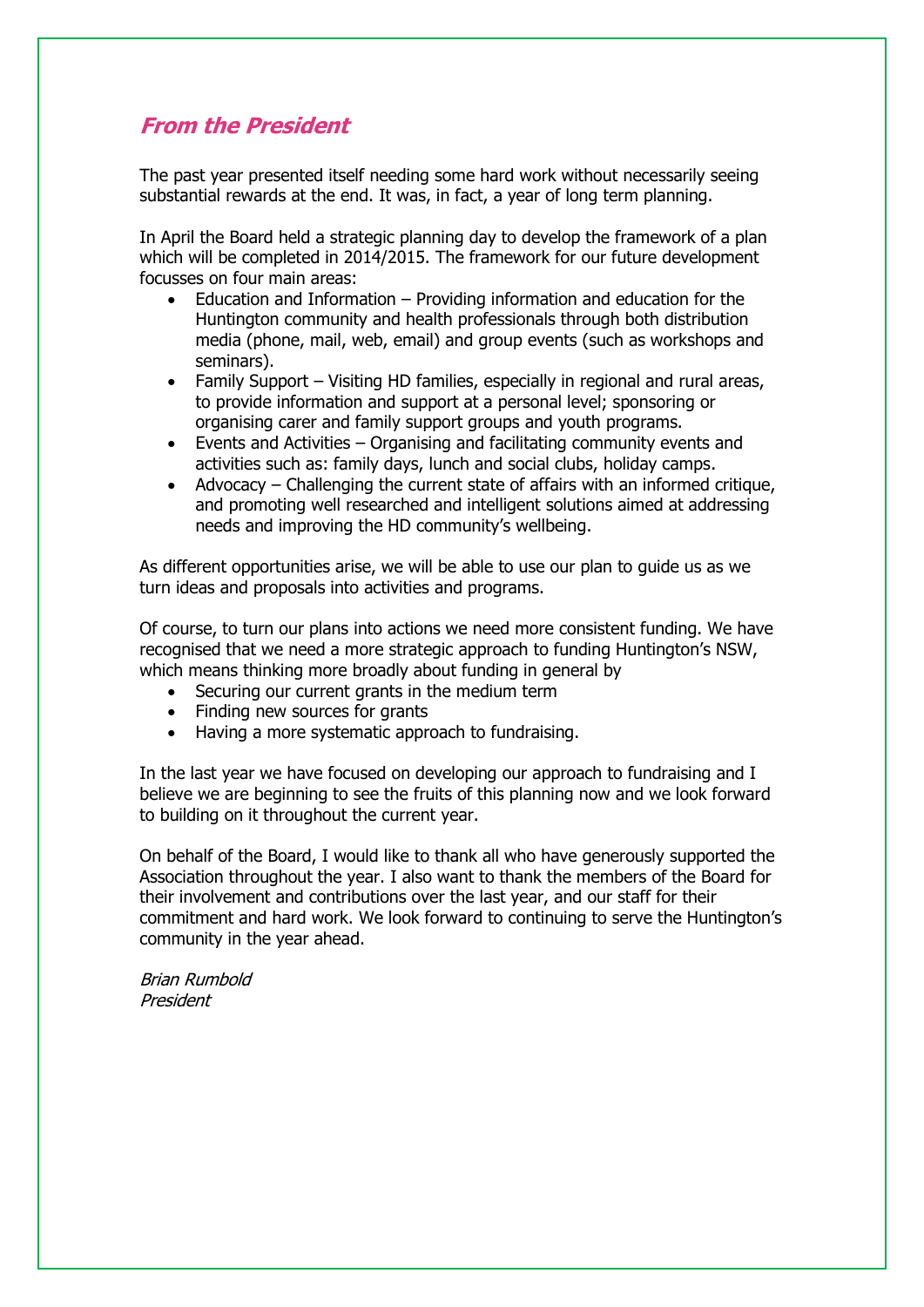## **From the Executive Officer**

Families impacted by Huntington's disease (HD) have been the main focus of Huntington's NSW for the past 39 years. We move towards  $2015 - \text{our } 40^{\text{th}}$ anniversary year – as a stronger support organisation with our focus firmly fixed on families. This is evident in the strategic plan and priorities that the Board has developed for the coming year.

Planning the strategic direction of the Association's activities is a major component of the Board's role. The purpose of strategic planning and prioritising in any organisation is to ensure that existing services, identified as appropriate and relevant to members, are built upon and that new services are established where a need is demonstrated.

With this in mind, Huntington's NSW is determined to provide a range of quality services and programs for those affected in any way by HD. This is already evident in in our Lunch Club, Holiday and Family Support programs. However, it is also important that the quality of these programs be reviewed in consultation with our clients and their families, health professionals and supporters to make sure they remain relevant and effective to all involved.

I would like to take this opportunity to thank our staff – although small in number – their commitment and hard work are to be applauded. I would also like to thank the Board and, in particular, our President, Brian Rumbold for his immeasurable contribution to and enthusiasm for Huntington's NSW. Without such dedicated people, we would not be where we are today.

Robyn Kapp OAM Executive Officer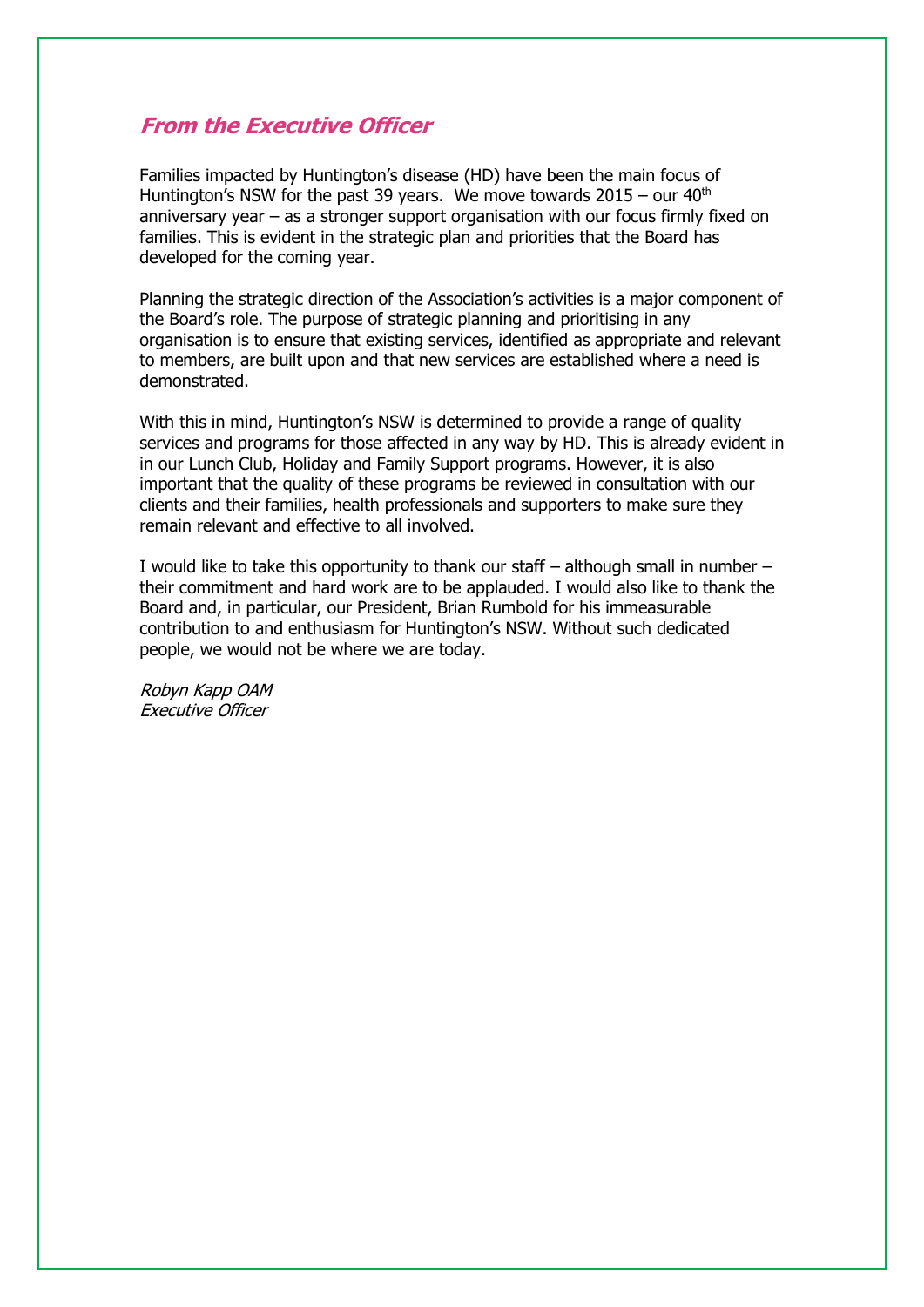## **Highlights of 2013-2014**

### **Education and Information**

- The main source of information on all aspects of Huntington's disease is now our website with all publications now available to download. There were over 23,000 visitors to our site in 2013-2014. We are most grateful to Jason Turnbull from Digiscape for his input and advice. The website maintains accreditation with external government reviewers (The HONcode standard for trustworthy health information.) in relation to its health and medical content. All publications are still available as hard copy.
- The four editions of our newsletter, Gateway, published over the past twelve months covered a range of informative subjects of which the research updates are of particular interest and encouragement to families. The print version still proves to be more popular than the electronic version with an average of 300 copies sent via mail and 160 sent electronically. The newsletter is uploaded to the website and is included in information packs in response to requests for information. Anecdotal feedback concerning the content continues to be very positive.
- The Association continues to support HDBuzz, a website that features up-to-date scientific research news on Huntington's disease, written in plain language by scientists. This website also provides invaluable material for the newsletter.

#### **Services for Clients**

- Two holiday camps were held with 8 people attending each camp. Camp Breakaway, with its well laid out grounds and amenities continues to prove to be an ideal location for the Association's Holiday Program. This program is one of the Association's longest running and consistently well-received services.
- The Social /Lunch Club was held on nineteen occasions during 2013-2014 with an average of 5 people attended on each occasion. The group enjoys a wide range of activities including word and card games and, of course, a delicious lunch. There is room for more participants however the major obstacle facing those who are interested is transport. Six genetic counselling students attended Lunch Club during the year as part of

community service which is a requirement of their training.

• In a joint venture with the HD Youth Forum we held a Family Fun Day in July 2013 at Bicentennial Park. Over 40 people enjoyed a fun-filled day with lots of activities for the kids and a sausage sizzle lunch. It was also a wonderful opportunity for the adults to chat with one another and to make new friendships and share experiences.

Huntington's NSW continues to support HDYO, the international website for young people impacted by Huntington's disease. The goal of HDYO is to empower youth with knowledge about HD and provide a supportive community to help each other cope with realities of the disease.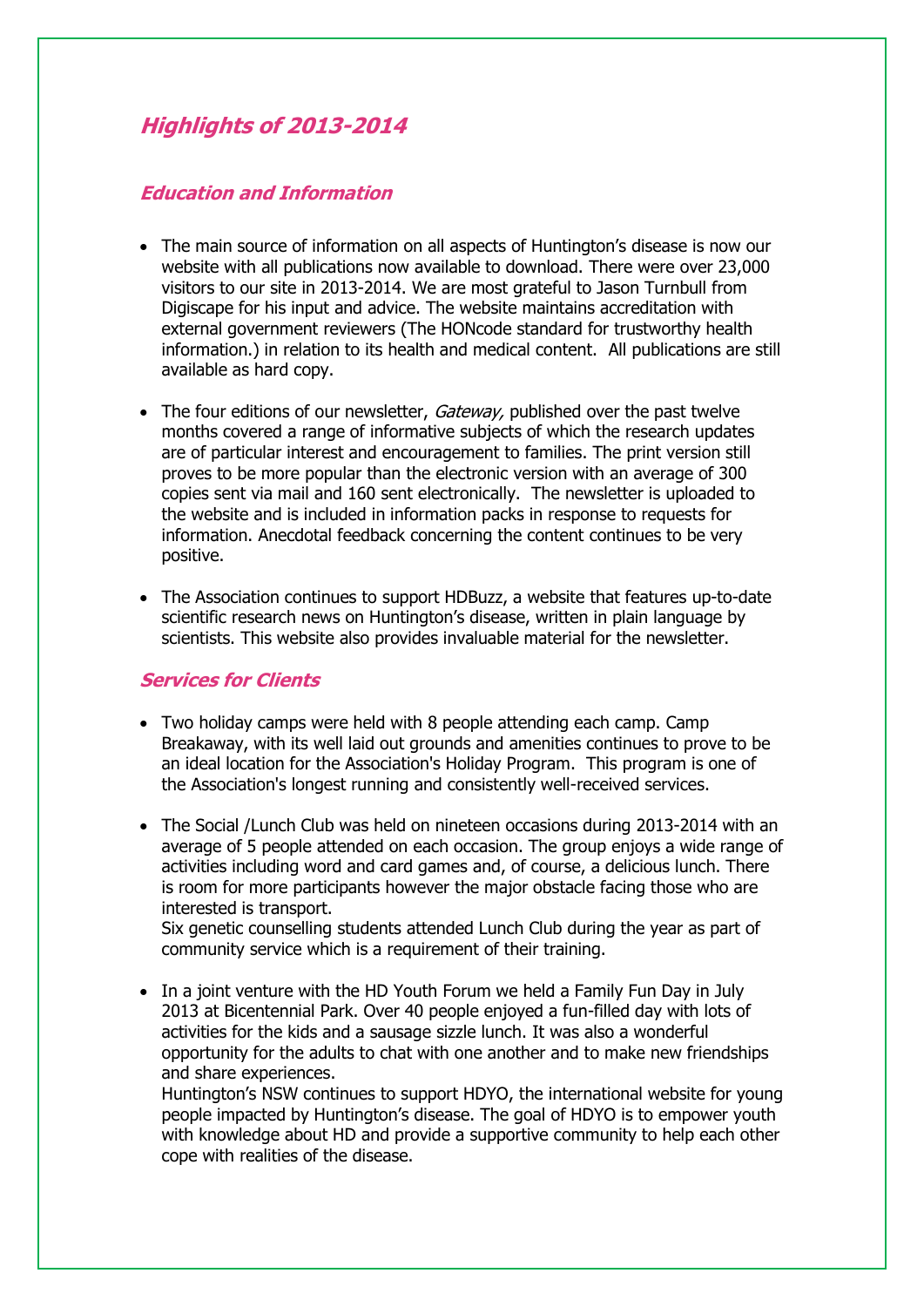## **Family Support**

- During 2013/2014 we provided information, support and referral to family members, people with HD or at risk for HD and health professionals. Contact is made either via telephone or email. Where necessary the caller may be referred to the HD Service at Westmead Hospital, Genetic Clinics at major hospitals or to our Regional Family Support Worker.
- Mark Bevan, our Regional Family Support Worker, covers rural NSW and the ACT. During regional visits Mark attended and facilitated group meetings, undertook family visits, nursing home presentations and met with health professionals. He had contact with 57 new clients and 20 new health professionals over the period; he undertook 10 in-service sessions for health professionals with an average of 11 attendees at each session; and he attended a total of 10 support group meetings on the Central Coast, Mid North Coast and the ACT. The average attendance at each meeting was 12.

| <b>Region</b>      | <b>Number of trips</b> |                | <b>Number of client</b><br>visits |             | <b>Number of clients</b><br>seen |         | <b>Number of client</b><br>contacts<br>Phone, email, etc |         |
|--------------------|------------------------|----------------|-----------------------------------|-------------|----------------------------------|---------|----------------------------------------------------------|---------|
|                    | 2012/13                | 2013/14        | 2012/13                           | 2013/14     | 2012/13                          | 2013/14 | 2012/13                                                  | 2013/14 |
| North West         | $\overline{2}$         | $\overline{2}$ | 15                                | 15          | 33                               | 20      | 91                                                       | 161     |
| North coast        | $\mathbf{1}$           | $\overline{2}$ | 18                                | 26          | 54                               | 52      | 128                                                      | 341     |
| South coast        | $\overline{2}$         | $\overline{2}$ | 22                                | 25          | 55                               | 55      | 137                                                      | 164     |
| South west         | $\overline{2}$         | $\overline{2}$ | 36                                | 31          | 70                               | 51      | 218                                                      | 301     |
| West               | $\overline{2}$         | $\overline{2}$ | 29                                | 27          | 73                               | 46      | 215                                                      | 252     |
| Mid north<br>coast | $\mathbf{1}$           | $\overline{2}$ | 11                                | 11          | 26                               | 19      | 230                                                      | 126     |
| Hunter             | Ad hoc                 |                | 3                                 | 3           | 6                                | 6       | 66                                                       | 92      |
| <b>ACT</b>         | 1                      | $\overline{2}$ | $\mathbf 0$                       | $\mathbf 0$ | $\mathbf 0$                      | 0       | 99                                                       | 109     |
| Central Coast      | Ad hoc                 |                | 16                                | 18          | 36                               | 38      | 301                                                      | 351     |
| <b>TOTALS</b>      | 11                     | 14             | 150                               | 156         | 353                              | 287     | 1485                                                     | 1897    |

- The Central Coast Support Group continues to serve the people of that area well. Average attendance at the monthly meetings was 13. During the 2013 federal election campaign the group had an online petition advocating for better services for HD families on the Central Coast. The federal member for Robertson, Ms Lucy Wicks, attended the April 2014 meeting to listen to the concerns of families. A small and committed group of carers also meets on a monthly basis.
- The Association hosted the metropolitan Family and Friends Support Group each month at its premises in West Ryde. This group is facilitated by the Social Workers from the NSW HD Service and the average attendance was 8 people each month.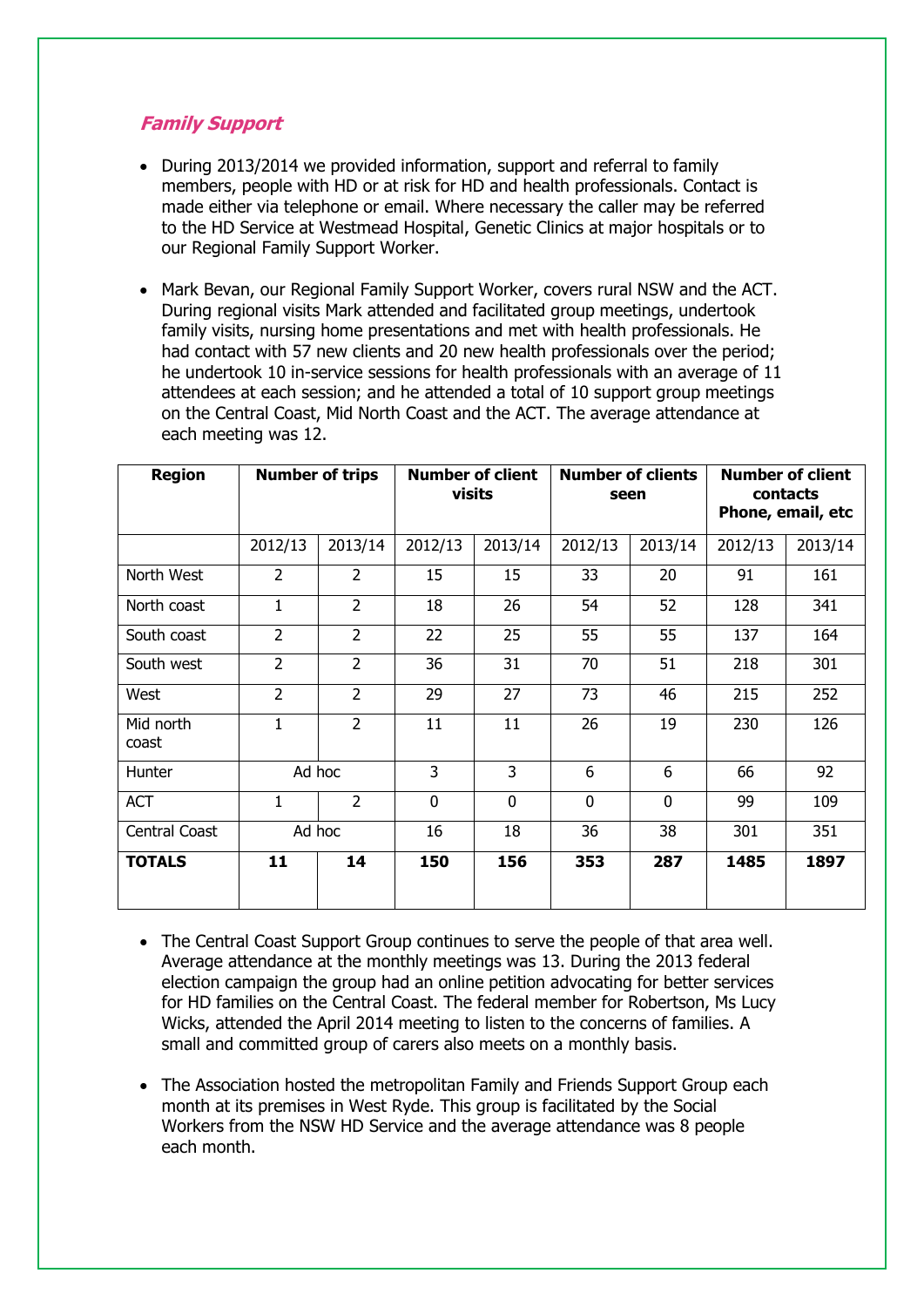## **Survey**

One hundred and seventy three (173) people responded to the survey held in the reporting period. Of these 105 were female and 66 were male with the majority of respondents being over the age of 55.



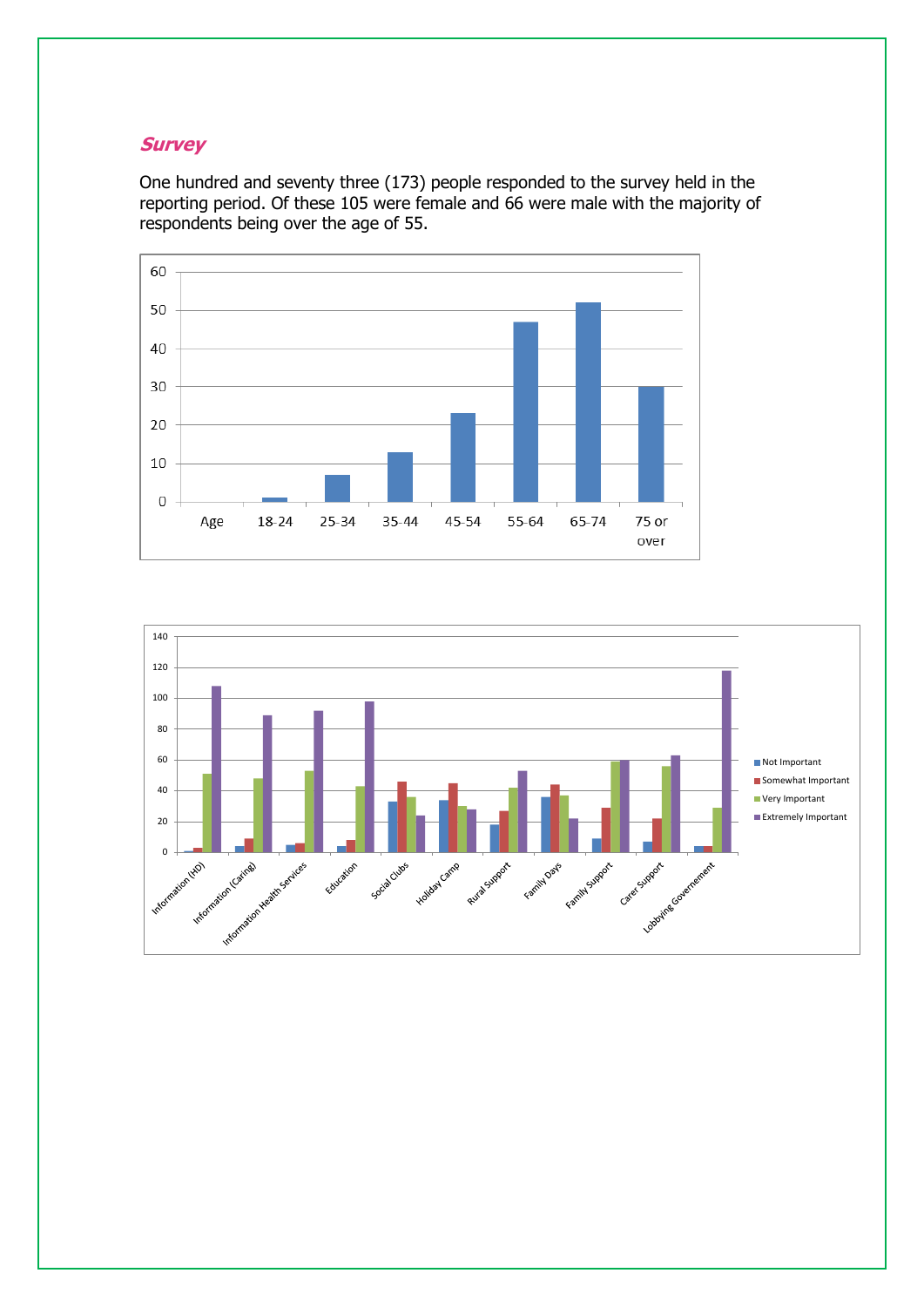## **Fundraising, Grants and Donations**

- Fundraising and government grants realise the major portion of our income. The recurring NGO from NSW Health continues to increase in line with the CPI.
- We received a grant of \$3,385 from the NSW Community Building Partnership to replace the blinds in Elsie Court Cottage. We are most grateful to Victor Dominello, MP, Member for Ryde who recommended that we receive this finding.
- The donations and fundraising of members and supporters continue to be a valuable source of funding for the Association. We are grateful to those who held fundraising events and those who participated in the City to Surf, the Canberra Fun Run and the Sydney Rebel Run. We would like to particularly acknowledge Margaret Bain-Smith and Don Ayres (Concord Rotary Golf Day); Matina Moutzouris (Book Fair); Terry Ayres (High Tea and WOW Designer Jewellery); and the Central Coast Support Group.
- This year also saw the beginning of our relationship with Salvos Stores and we are indebted to Neville Barrett and Freddy Woo for their commitment to our cause.
- After careful consideration the Board agreed to engage the services of Pauline Keyvar from Fundraising and Mentoring Solutions Pty Ltd (FAMS). Pauline is the principal fundraising consultant at FAMS and has spent more than 20 years developing and implementing fundraising strategies and programs for a range of not for profit organisations. The first steps included consolidating our data into one system and establishing a base for implementing and developing a fundraising business plan.

#### **Special Acknowledgements**

The Association acknowledges the following with sincere appreciation for their contributions throughout the year:

- NSW Health for its ongoing partnership through its NGO Program.
- NSW Family & Community Services for its support through its Carers Program.
- The Department of Premier & Cabinet for its support through its Community Building Partnerships Grants Program.
- The Member for Ryde, Mr Victor Dominello, MP
- Carers NSW
- Our donors, those who have undertaken fundraising events or supported our telemarketing program throughout NSW and the ACT.
- Organisations and health professionals who have worked alongside HNSW to provide services and support for people living with HD and their families. Particular thanks go to:
	- Dr Clement Loy, Director, NSW HD Service, Westmead Hospital;
	- Jet Aserios, Cecelia Lincoln, Colleen McKinnon, Mark Cirillo and the staff of the NSW Huntington Disease Service;
	- Dr Elizabeth McCusker and the Research Team, Westmead Hospital;
	- Fiona Richards, Predictive Testing Program, Children's Hospital, Westmead;
	- John Conaghan, Hunter Genetics;
	- Sister Maria Cunningham Centre and St Joseph's Hospital, Auburn.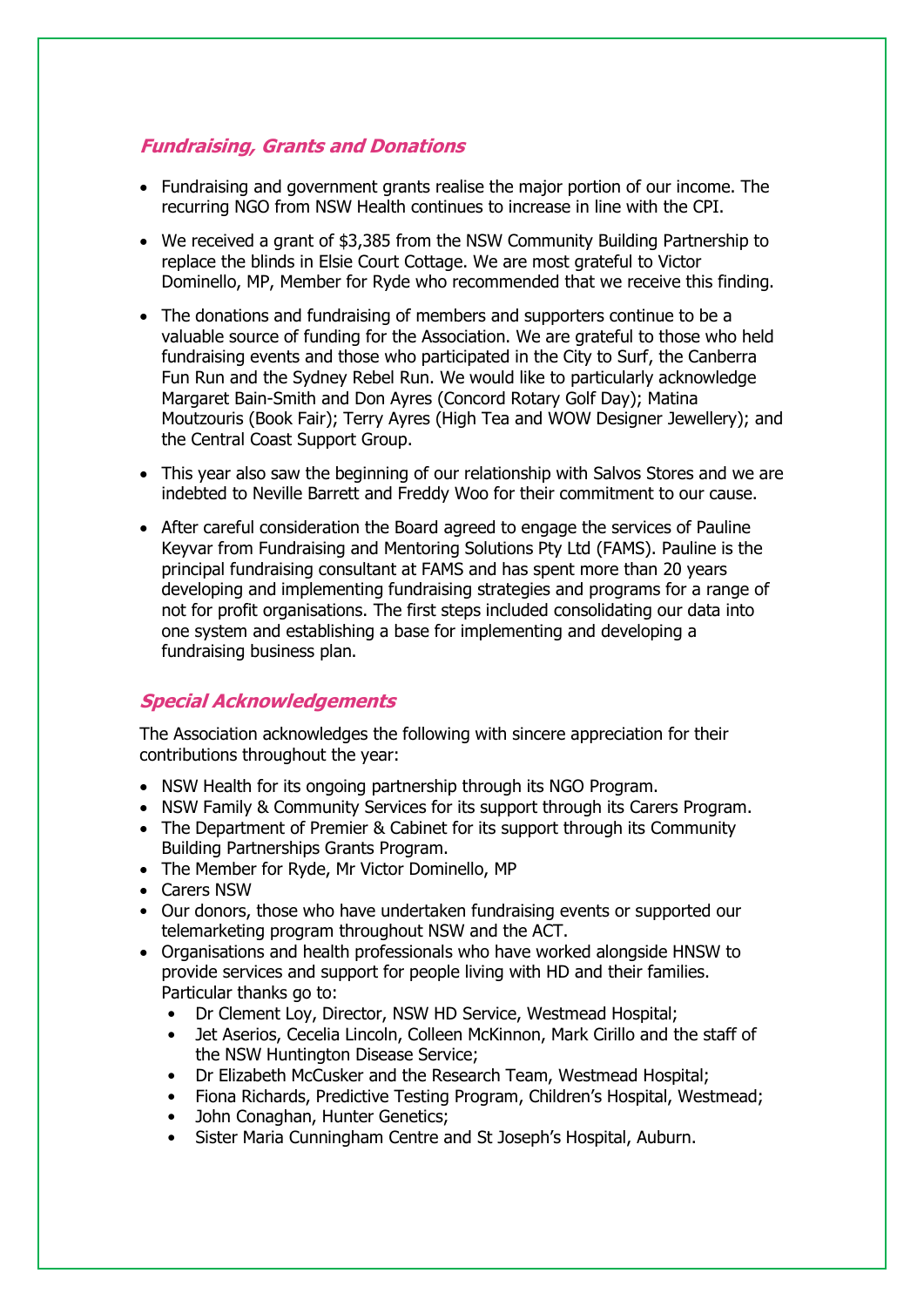